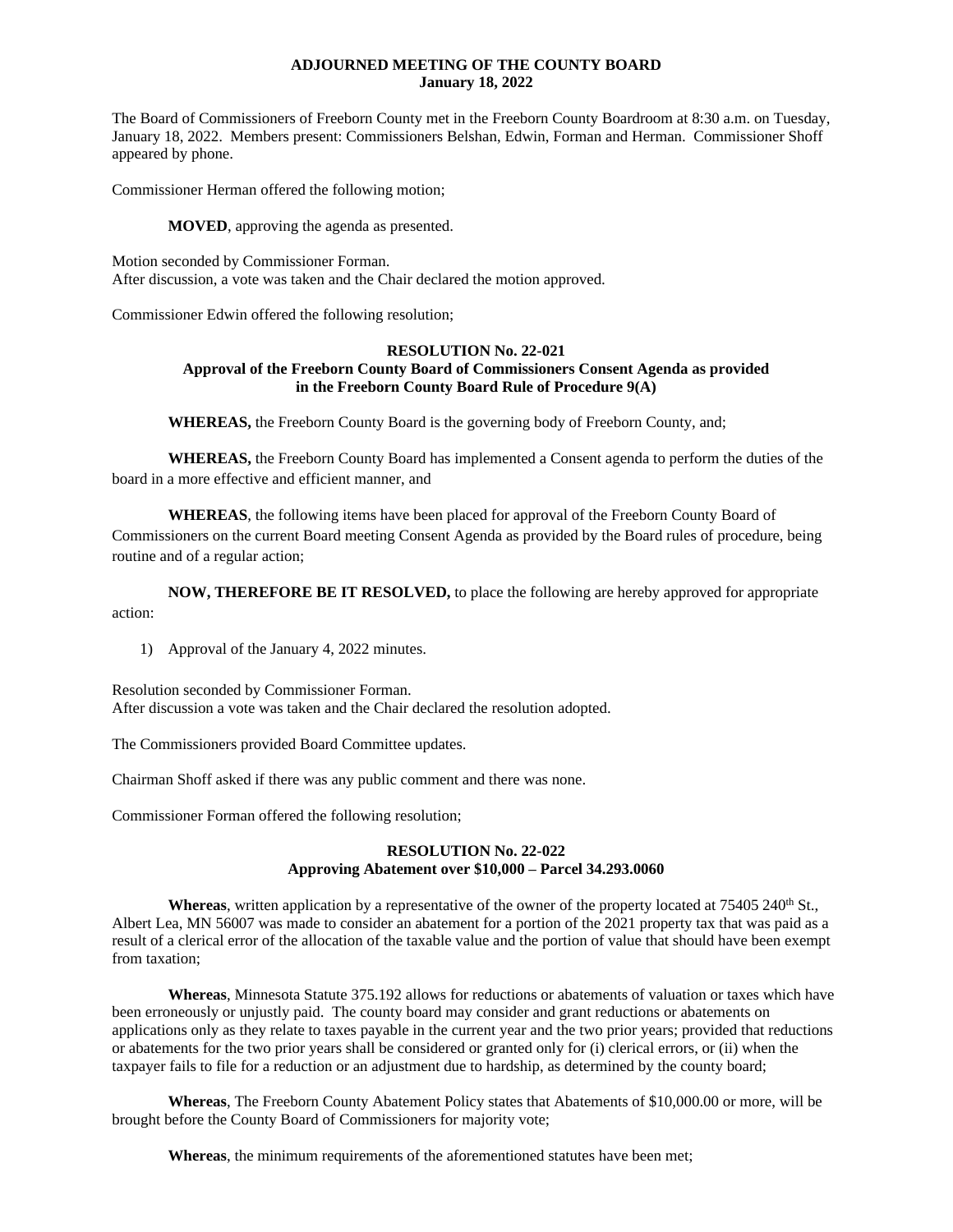**Now, Therefore, Be It Resolved** that the Freeborn County Board of Commissioners does hereby approve the Abatement for Property Taxes Payable in 2021 75405 240<sup>th</sup> St. Albert Lea, MN 56007; Parcel 34.293.0060.

Resolution seconded by Commissioner Herman. After discussion a vote was taken and the Chair declared the resolution adopted.

Commissioner Herman offered the following resolution;

# **RESOLUTION No. 22-023 Accepting the Resignation of Sara Wilson**

**WHEREAS,** the Freeborn County Department of Human Services has the responsibility for providing a quality service with integrity and accountability to the citizens of Freeborn County;

**WHEREAS,** the Freeborn County Board is the appointing authority for all county employees;

**WHEREAS**; Sara Wilson has been employed as an Eligibility Worker Specialist since November 1<sup>st</sup>, 2010 and is resigning her position effective January 21st, 2022,

**NOW, THEREFORE BE IT RESOLVED,** to accept the resignation of Sara Wilson as an Eligibility Worker Specialist effective on or about January 21st, 2022.

Resolution seconded by Commissioner Edwin. After discussion, a vote was taken and the Chair declared the resolution approved.

Commissioner Herman offered the following resolution:

#### **RESOLUTION No. 22-024 Permission to Fill the Freeborn County Eligibility**

**WHEREAS,** the Freeborn County employees have the responsibility for providing quality service with integrity and accountability to the citizens of Freeborn County;

**WHEREAS,** the Freeborn County Board is the appointing authority for all county employees, and;

**WHEREAS**, Sara Wilson, Freeborn County Eligibility Worker Specialist has resigned her position effective January 21<sup>st</sup>, 2022;

**NOW, THEREFORE BE IT RESOLVED,** that the board approves the filling of the vacant Freeborn County Eligibility Worker position.

Resolution was seconded by Commissioner Forman. After discussion, a vote was taken and the Chair declared the resolution approved.

Commissioner Herman offered the following resolution:

# **RESOLUTION No. 22-025 Accepting the Resignation of Marc Johnson**

**WHEREAS,** the Freeborn County Sheriff's Office has the responsibility for providing a quality service with integrity and accountability to the citizens of Freeborn County;

**WHEREAS,** the Freeborn County Board is the appointing authority for all county employees;

WHEREAS; Marc Johnson has been employed with the Freeborn County Sheriff's Office since July 15<sup>th</sup>,  $2002$  and is resigning his position as a Detective effective January 31<sup>st</sup>, 2022,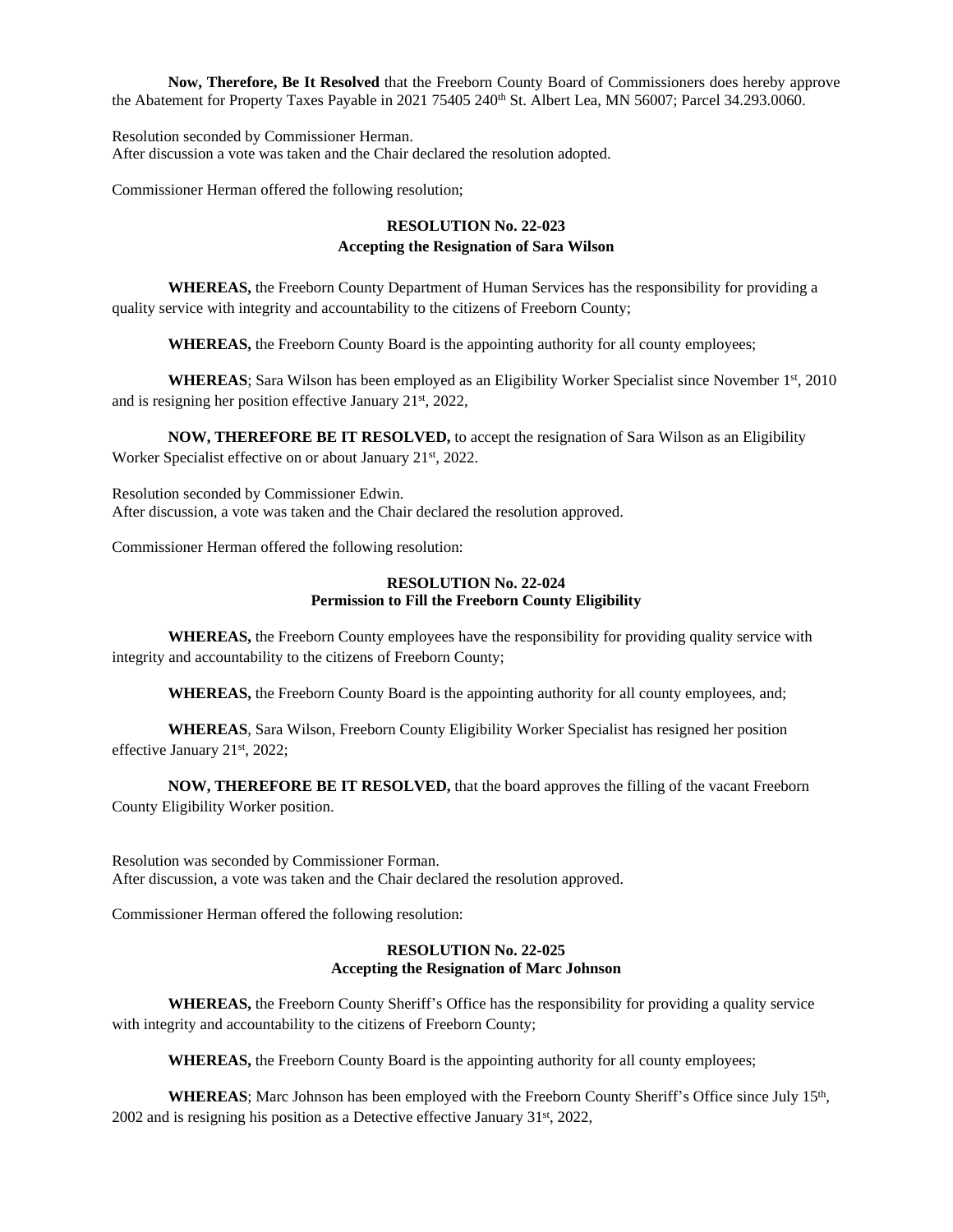**NOW, THEREFORE BE IT RESOLVED,** to accept the resignation of Marc Johnson as a Detective effective on or about January 31st, 2022.

Resolution was seconded by Commissioner Belshan. After discussion, a vote was taken and the Chair declared the resolution approved.

Commissioner Belshan offered the following resolution:

### **RESOLUTION No. 22-026 Permission to Fill the Freeborn County Detective Position**

**WHEREAS,** the Freeborn County employees have the responsibility for providing quality service with integrity and accountability to the citizens of Freeborn County;

**WHEREAS,** the Freeborn County Board is the appointing authority for all county employees, and;

**WHEREAS**, Marc Johnson, Freeborn County Sheriff's Office Detective has resigned his position effective January 31st, 2022;

**NOW, THEREFORE BE IT RESOLVED,** that the board approves the filling of the vacant Freeborn County Detective position.

Resolution was seconded by Commissioner Forman. After discussion, a vote was taken and the Chair declared the resolution approved.

At approximately 8:51 a.m. Commissioner Shoff started the public hearing regarding County Ditch No. 15.

#### **Agenda Repair Hearing January 18, 2022, 8:45 am Commissioners Boardroom Freeborn County Government Center**

- I. Opening of Acceptance Hearing *Chris Shoff, Board Chairperson (via telephone)*
- II. Purpose of Hearing *Kurt Deter, Attorney, Rinke-Noonan (via telephone)*
- III. Record of Notice Requirements *Kelly Hendrickson, Deputy County Auditor-Treasurer obo Pat Martinson, Freeborn County Auditor-Treasurer who was present via telephone.*
- IV. Engineer's Report *Steve Penkava, Engineer, Jones Haugh and Smith*
- V. Public Comment and Questions
- VI. Possible Action by Drainage Authority:

Acceptance of Contract if it is determined that the Contract has been completed in accordance with the plans and specifications:

If contract is accepted, retainage can be ordered to be paid

**Minutes of the Freeborn County Ditch 15 Repair Hearing January 18, 2022 8:45 am Commissioners Boardroom Freeborn County Government Center**

The meeting was called to order by Chairman Shoff.

Deputy Freeborn County Auditor-Treasurer, Kelly Hendrickson explained the purpose of the hearing and presented the Certificates of Mailing Notice on December 21, 2021, Affidavit of Posting Notice on December 21,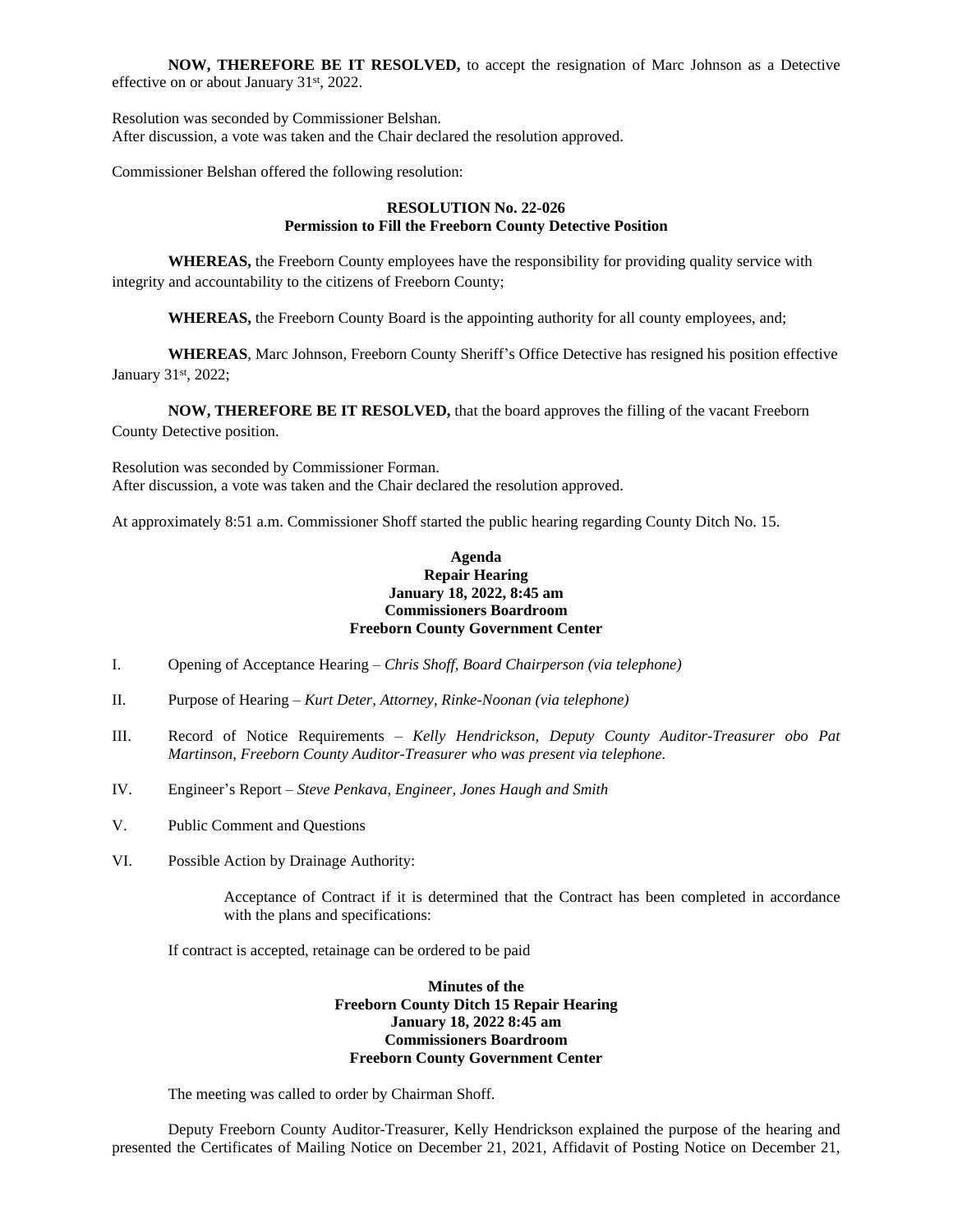2021 and Affidavit of Publication of Notice on December 31, 2021, January 8, 2022 and January 15, 2022 to be of legal record.

Steve Penkava, Engineer at Jones Haugh and Smith, Inc. presented the Engineers Repair Report.

The meeting was then opened for Public Comment and Questions with no comments coming forward.

The public hearing was closed at 8:56 am.

Commissioner Edwin offered the following resolution:

#### **RESOLUTION No. 22-027 Approving Reimbursement of Expenditures for County Ditch No. 15 Repair**

The undersigned, being the county auditor of Freeborn County, Minnesota, and authorized by the Board of County Commissioners to make declarations of official intent under Treas. Reg. § 1.150-2 with respect to ditch projects to be undertaken or financed by the County, hereby declares as follows:

- 1. It is expected that the costs of the following ditch project(s) are intended to be reimbursed or otherwise financed by the issuance of debt obligations: County Ditch No. 15 Repair.
- 2. The amount of obligations expected to be issued for such purpose is not expected to exceed \$139,453.00.

Resolution was seconded by Commissioner Herman. After discussion, a vote was taken and the Chair declared the resolution approved.

Commissioner Forman offered the following resolution:

# **RESOLUTION No. 22-028 Approving Reimbursement of Expenditures for County Ditch No. 15 Improvement**

The undersigned, being the county auditor of Freeborn County, Minnesota, and authorized by the Board of County Commissioners to make declarations of official intent under Treas. Reg. § 1.150-2 with respect to ditch projects to be undertaken or financed by the County, hereby declares as follows:

- 1. It is expected that the costs of the following ditch project(s) are intended to be reimbursed or otherwise financed by the issuance of debt obligations: County Ditch No. 15 Improvement.
- 2. The amount of obligations expected to be issued for such purpose is not expected to exceed \$130,282.00.

Resolution was seconded by Commissioner Edwin. After discussion, a vote was taken and the Chair declared the resolution approved.

Commissioner Forman offered the following resolution:

## **RESOLUTION No. 22-029 Approving a Loan from General Fund to County Ditch No. 15 Repair**

Whereas, it is in the best interest of Freeborn County to eliminate certain bonded indebtedness, and

Whereas, it is to the financial advantage of the County to invest internally;

Therefore, now be it Resolved, to authorize the actions and procedures to pay the debt owed by Judicial County Ditch No. 15 Repair on January 18, 2022 and;

Further, be it Resolved, to invest in this ditch fund by providing a loan from the General Fund in the amount of \$139,453.00 for Judicial County Ditch No. 15 Repair to allow for debt payoff at an annual interest rate of 3.25% and a term of 10 years, for a total loan investment of \$139,453.00.

Resolution was seconded by Commissioner Belshan. After discussion, a vote was taken and the Chair declared the resolution approved.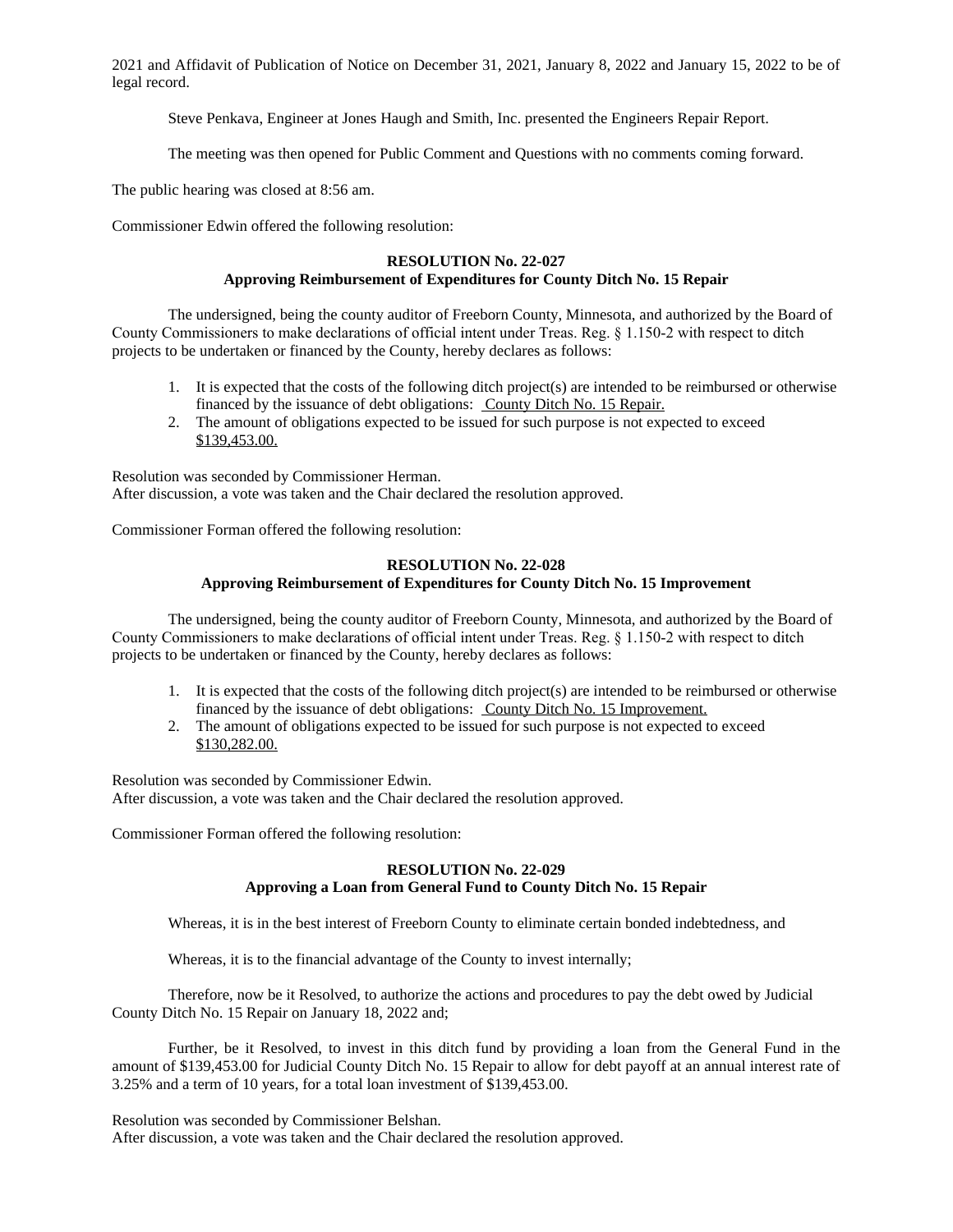Commissioner Herman offered the following resolution:

### **RESOLUTION No. 22-030 Approving a Loan from the General Fund to County Ditch No. 15 Improvement**

Whereas, it is in the best interest of Freeborn County to eliminate certain bonded indebtedness, and

Whereas, it is to the financial advantage of the County to invest internally;

Therefore, now be it Resolved, to authorize the actions and procedures to pay the debt owed by Judicial County Ditch No. 15 Improvement on January 18, 2022;

Further, be it Resolved, to invest in this ditch fund by providing a loan from the General Fund in the amount of \$130,282.00 for Judicial County Ditch No. 15 Improvement to allow for debt payoff at an annual interest rate of 3.25% and a term of 10 years, for a total loan investment of \$130,282.00.

Resolution was seconded by Commissioner Edwin. After discussion, a vote was taken and the Chair declared the resolution approved.

Commissioner Forman offered the following resolution:

### **RESOLUTION No. 22-031 To File Lien and Record County Ditch No. 15 Repair**

Resolved, that is hereby ordered that the lien filed in the office of the County Recorder for the following drainage system for improvement thereof shall be payable in the following manner:

County Ditch No. 15 Repair one installment of the principal on or before October 15 subsequent to the filing of the lien in the office of the County Recorder and another installment on or before the 15<sup>th</sup> day of October of each year thereafter, in 10 equal installments with an annual interest rate of 3.25%.

Resolution was seconded by Commissioner Herman. After discussion, a vote was taken and the Chair declared the resolution approved.

Commissioner Belshan offered the following resolution:

#### **RESOLUTION No. 22-032 To File Lien and Record County Ditch No. 15 Improvement**

Resolved, that is hereby ordered that the lien filed in the office of the County Recorder for the following drainage system for improvement thereof shall be payable in the following manner:

County Ditch No. 15 Improvement one installment of the principal on or before October 15 subsequent to the filing of the lien in the office of the County Recorder and another installment on or before the 15<sup>th</sup> day of October of each year thereafter, in 10 equal installments with an annual interest rate of 3.25%.

Resolution was seconded by Commissioner Edwin. After discussion, a vote was taken and the Chair declared the resolution approved.

Commissioner Forman offered the following resolution:

## **RESOLUTION No. 22-033**

## **Authorizing Loans from the General Fund to Ditches for Shortages in 2021**

Resolve, that the board of Commissioners authorize loans to the following ditches:

| County Ditch No. | 8 IMP  | 25,000.00 Project Currently in Progress    |
|------------------|--------|--------------------------------------------|
|                  | 15 IMP | \$268,800.00 Project Currently in Progress |
|                  | 31 IMP | \$139,500.00 Project Currently in Progress |
|                  | 32 IMP | 83,100.00 Project Currently in Progress    |
|                  | 68 IMP | 19,600.00 Project Currently in Progress    |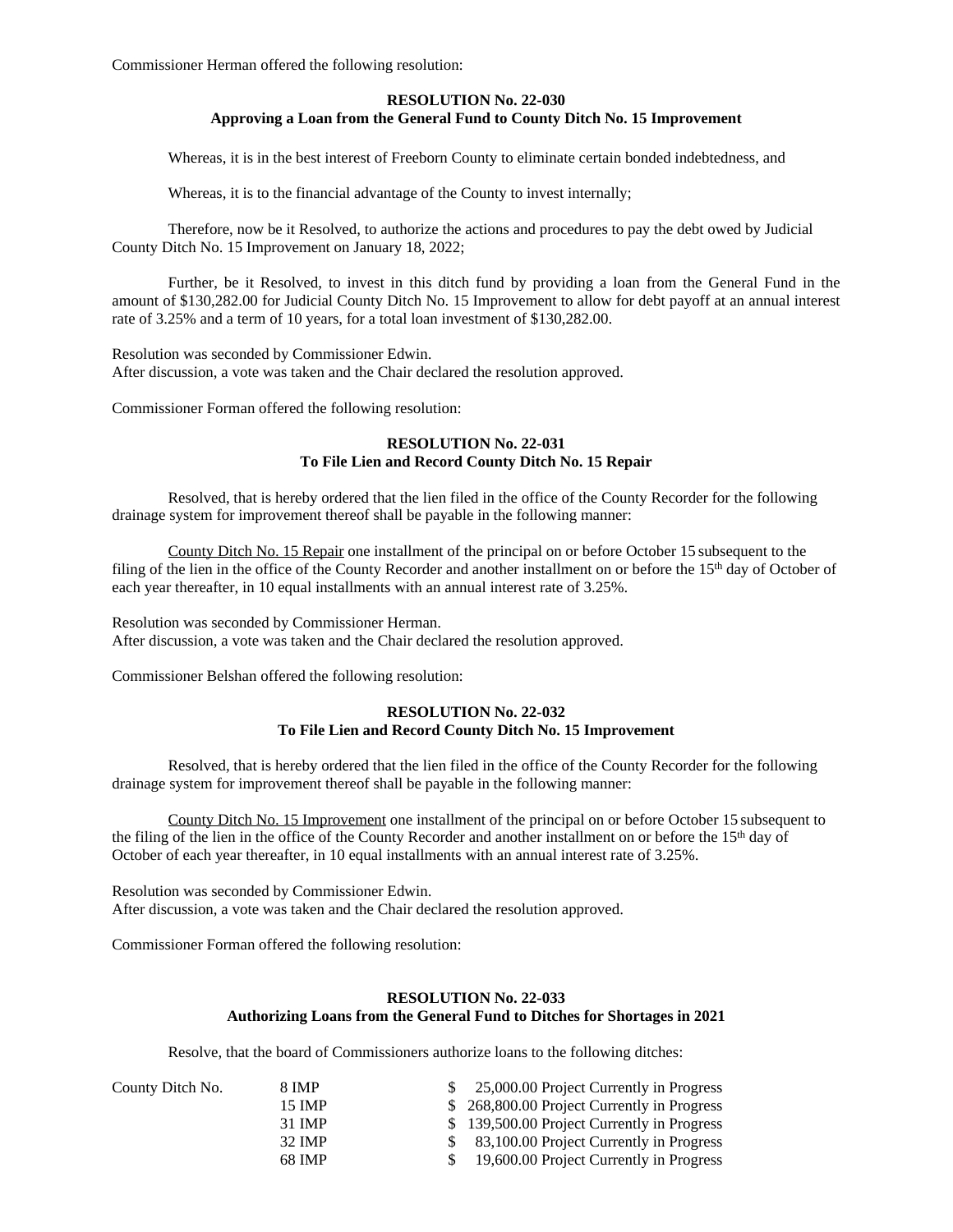|                    |                                                     | 559,000.00<br>\$                                                                                                                                                                                                             |
|--------------------|-----------------------------------------------------|------------------------------------------------------------------------------------------------------------------------------------------------------------------------------------------------------------------------------|
| Judicial Ditch No. | J9<br>J12<br>J 21 IMP<br>J21 IMP BR. A<br>$I27$ IMP | \$<br>191,500.00<br>\$<br>41,600.00<br>\$<br>103,200.00 Project Currently in Progress<br>65,800.00 Project Currently in Progress<br>\$<br>\$<br>62,500.00 Project Currently in Progress<br>464,600.00<br>S<br>\$1,023,600.00 |

79 \$ 23,000.00

From the General Fund at an annual interest rate of 3% to cover cash shortages for 2021 and Further be it resolved that loans will be repaid through the application of 2022 assessments.

Resolution was seconded by Commissioner Edwin. After discussion, a vote was taken and the Chair declared the resolution approved.

Commissioner Herman offered the following resolution:

#### **RESOLUTION No. 22-034 Assuming the Authority to Enforce the Parcel Transfer and Division Restrictions of Minnesota Statute § 272.162**

WHEREAS, Minnesota Statutes § 272.162 specifies the conditions when a local government may restrict parcel transfers or land divisions; and

WHEREAS, the 90<sup>th</sup> Legislature adopted Chapter 1 in the 2017 First Special Session, amending Minnesota Statute § 272.162; and

WHEREAS, the amended Minnesota Statute § 272.162 authorizes a county to review a deed or other instrument conveying a parcel of land for transfer or division before it is recorded, ensuring conformity with the county's land use regulations; and

WHEREAS, a county's review of a proposed land transfer or division will protect land owners from problems arising from property by splits not compliant with zoning regulations or inaccurate parcel descriptions; and

WHEREAS, a county must choose to assume the authority to review deeds or other instruments conveying parcels of land for transfer or division;

NOW THEREFORE, BE IT RESOLVED, Freeborn County chooses to be governed by the provisions of Minnesota Statute § 272.162 and to have the section apply to the property within its boundaries; and

BE IT FURTHER RESOLVED, Freeborn County requires the review of a deed or other instrument conveying a parcel of land for transfer or division for conformity with the county's land use regulations before the County Auditor transfers or divides the land or its net tax capacity in the official records.

Resolution was seconded by Commissioner Edwin. After discussion, a vote was taken and the Chair declared the resolution approved.

Commissioner Herman offered the following resolution:

#### **RESOLUTION No. 22-035**

## **Approving Freeborn County Board Appointments to Various Committees and Organizations**

**WHEREAS**, each year the Freeborn County Board of Commissioners must decide which of its members represents them on its various committees and to those organizations which require or desire their participation, and;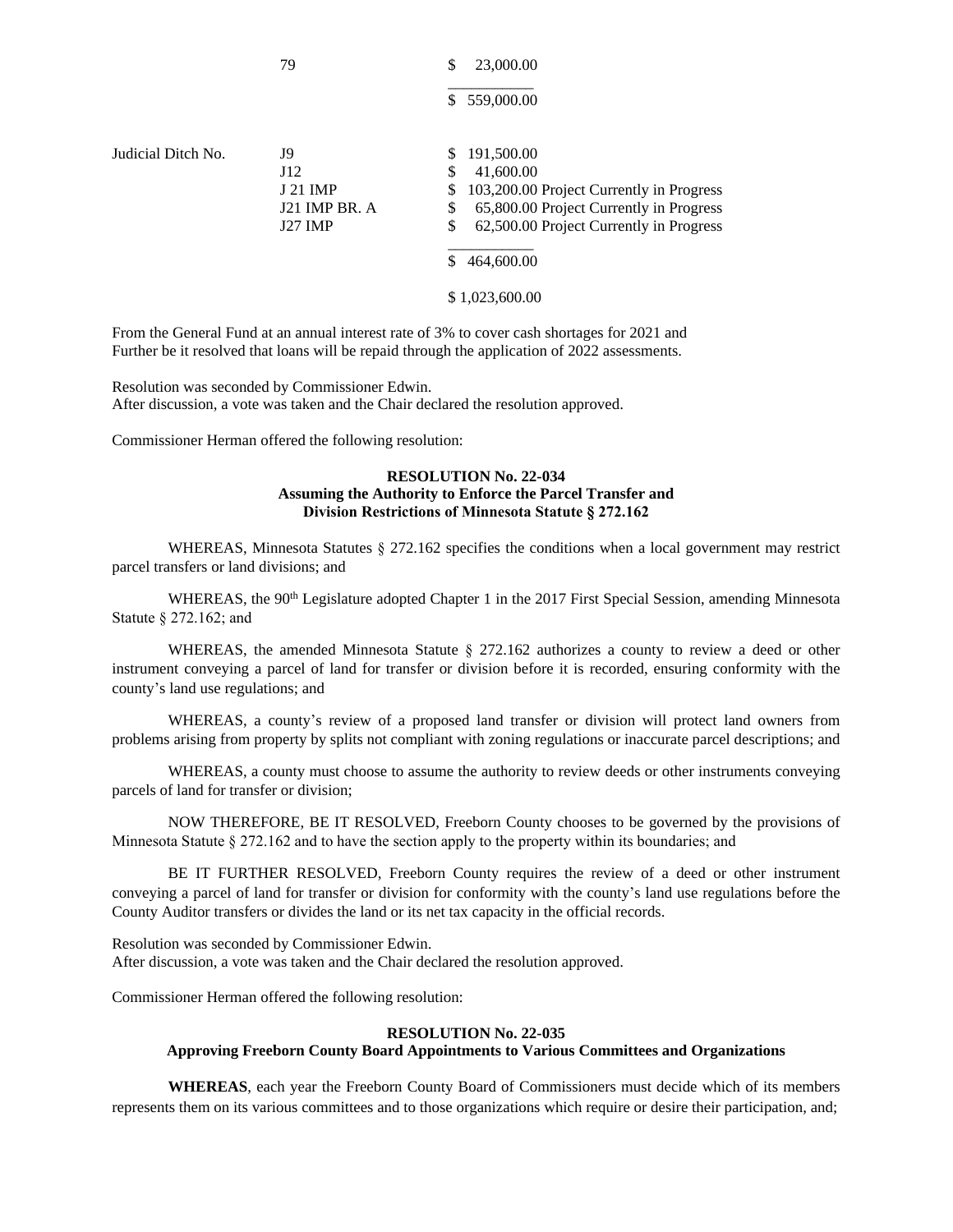**WHEREAS**, the Rules of Procedure of the Freeborn County Board of Commissioners establishes several standing committees as well as the process for the establishment of temporary committee assignments;

**NOW, THEREFORE, BE IT RESOLVED**, that the following members of the Board of Commissioners are, hereby, assigned to the described committee until such assignment is changed by a subsequent action of this Board of Commissioners; to the:

- Courthouse and Other County Property Committee Commissioners Forman & Shoff
- Freeborn County Special Board of Equalization Commissioners
- Wage & Benefit Committee Chairman and Vice Chair
- Extension Advisory Committee Commissioner Belshan
- Freeborn/Mower Solid Waste Joint Powers Authority Commissioner Herman & Forman
- One Watershed One Plan Cedar River Watershed Commissioner Belshan
- One Watershed One Plan Le Sueur Watershed Commissioner Herman
- Investment Committee Commissioner Shoff
- Freeborn Co. Solid Waste Advisory Committee Commissioners Herman & Forman
- Freeborn County Housing and Redevelopment Authority All County Commissioners
- Minnesota Community Health Services Advisory Board Commissioner Edwin, Public Health Director -alternate
- Freeborn County Planning Advisory Commission Commissioner Forman, Commissioner Herman -alternate
- Southern Minnesota EMS Joint Powers Board Commissioners Belshan & Edwin
- Workforce Development, Inc Joint Powers Board Commissioners Belshan & Herman
- Greater Blue Earth River Basin Alliance Joint Powers Board Commissioner Edwin
- Save Our Hospital (SOH) Commissioner Herman and Edwin
- MCIT Delegate Commissioner Edwin, Commissioner Belshan – alternate
- Shell Rock River Watershed 1WIP Commissioner Herman,Commissioner Edwin- alternate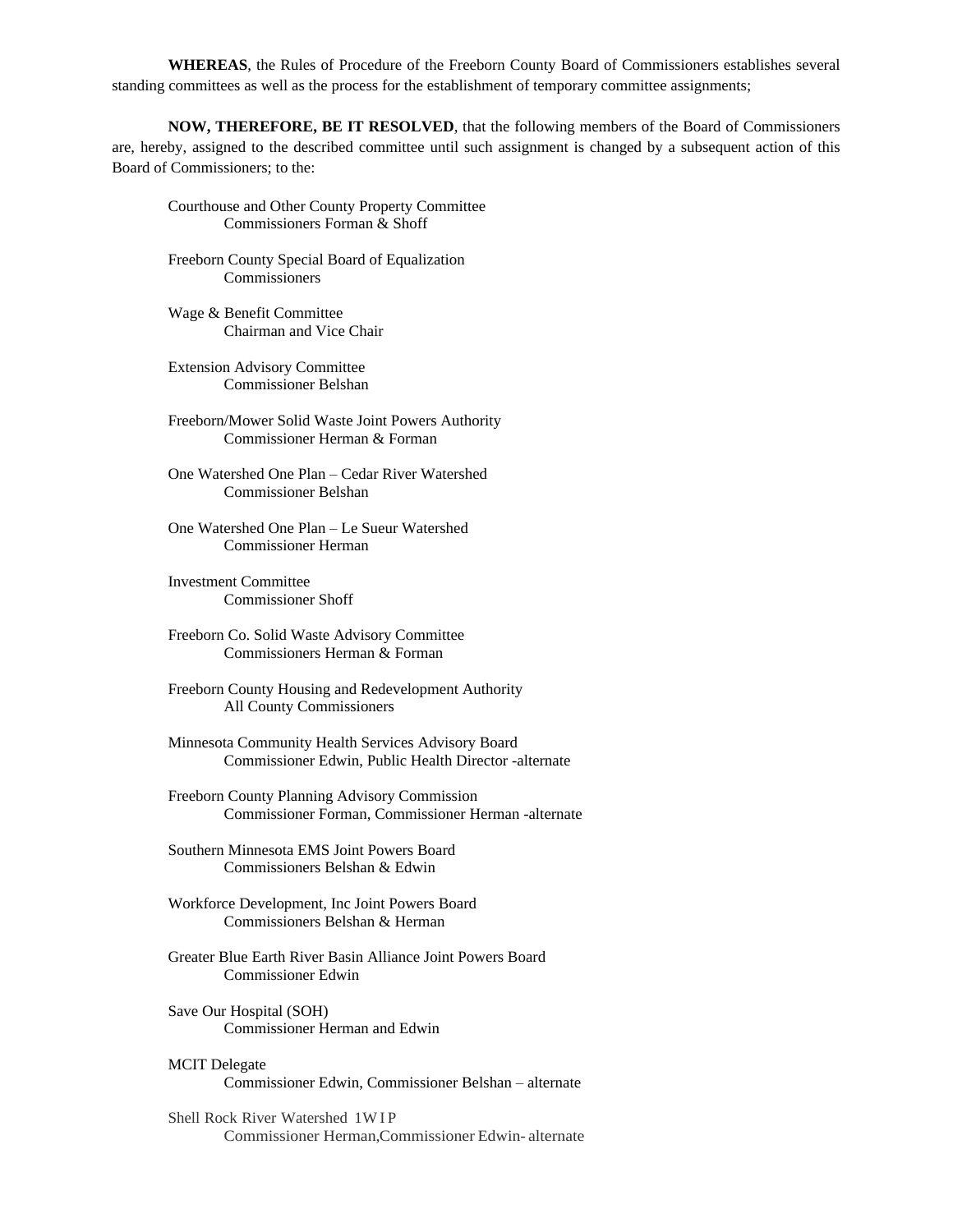Albert Lea/Freeborn County Joint Emergency Planning Advisory Committee Commissioners Edwin & Herman

Greater Jobs Inc./ ALEDA Commissioner Herman

SEMREX JPA Commissioners Herman & Forman

Multi County Solid Waste Advisory Committee Commissioners Herman & Forman

CVCC/DIATP Commissioners Belshan

Mental Health Advisory Committee Commissioners Shoff

## SEMCAC

Commissioner Edwin

- Highway Department Advisory Committee Commissioners Shoff and Edwin with Belshan-alternate
- Shell Rock River Watershed Common Cause Committee Commissioners Forman & Herman-alternate
- Albert Lea Housing and Redevelopment Authority Ex Officio Member Vice Chairman Freeborn County Board of Commissioners, Commissioner Shoff-alternate
- Resource Sharing Committee with City of Albert Lea Commissioners Belshan & Herman

Economic Development Committee Commissioner Belshan & Shoff

South East Minnesota Emergency Communications Board Commissioner Herman, Commissioner Edwin- alternate

Rural Minnesota Energy Board Commissioner Edwin, Shoff – alternate

State Line Lake Advisory Committee District #1 Commissioner, Herman – alternate

Freeborn County Fair Board Commissioner Belshan

AMC Policy Committees Transportation – Shoff Health & Human Services – Forman Environment & Natural Resources – Belshan General Government – Edwin Public Safety - Herman

Judicial Ditch #2 – Commissioner Belshan

Judicial Ditch #5 – Commissioner Belshan

Judicial Ditch #6 – Commissioner Edwin

Judicial Ditch #8 – Commissioner Edwin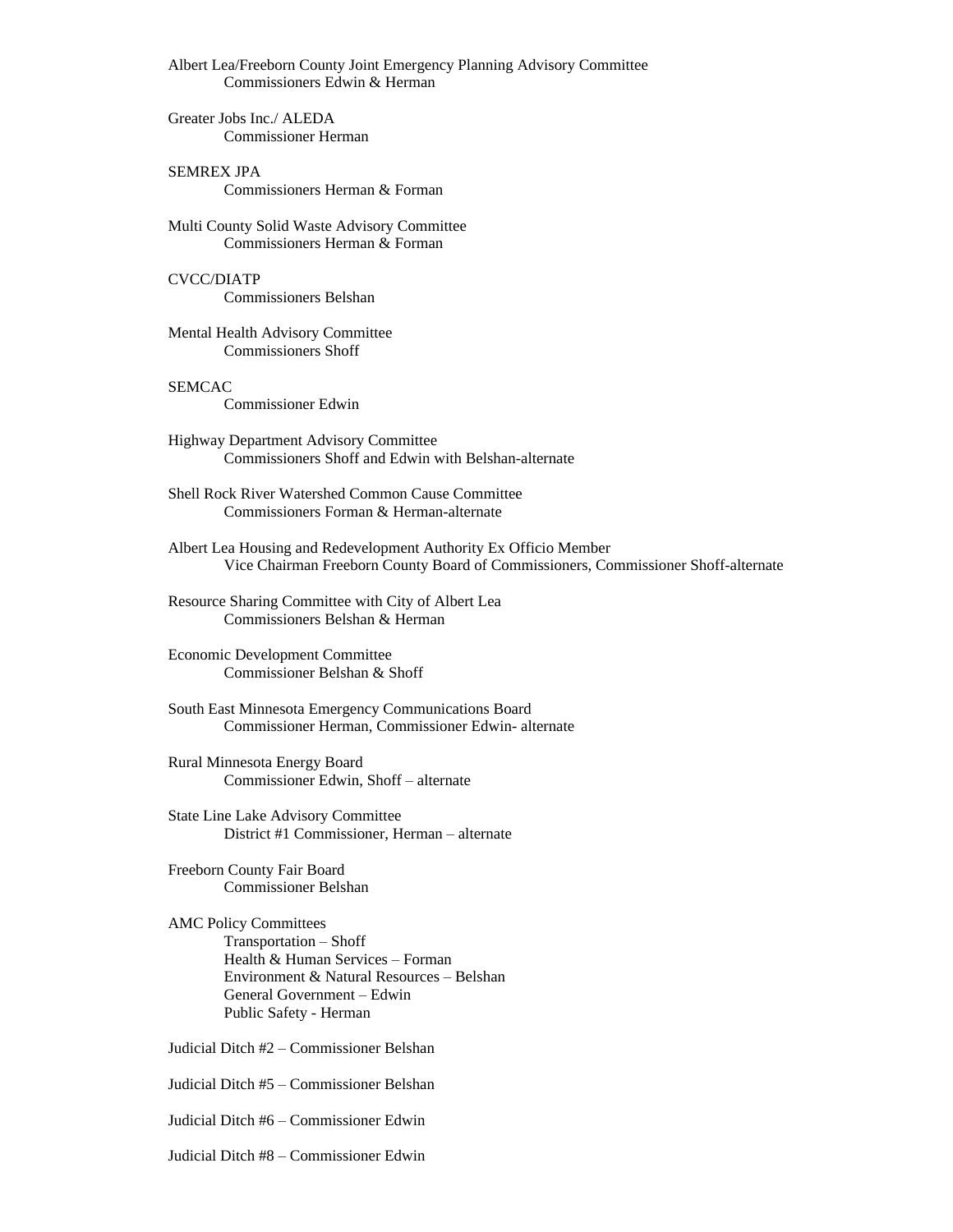Judicial Ditch #12 – Commissioner Belshan

Judicial Ditch #14 – Commissioner Edwin

Judicial Ditch #17 – Commissioner Belshan

Judicial Ditch #23 – Commissioner Belshan

Judicial Ditch #26 – Commissioner Belshan

Judicial Ditch #301 – Commissioner Edwin

Resolution was seconded by Commissioner Edwin. After discussion, a vote was taken and the Chair declared the resolution approved.

Commissioner Herman offered the following resolution:

#### **RESOLUTION No. 22-036 Setting Minimum Salary for Elected Officials for Term January 1, 2023**

**WHEREAS**, under Minn. Stat. § 387.20 Subd. 2. (b), at the January meeting prior to the first date on which applicants may file for the office of county sheriff, the Freeborn County Board of Commissioners shall set by resolution the minimum salary to be paid the county sheriff for the term next following; and

**WHEREAS,** under Minn. Stat. § 388.18 Subd. 2., at the January meeting prior to the first date on which applicants may file for the office of county attorney, the Freeborn County Board of Commissioners shall set by resolution the minimum salary to be paid the county attorney for the term next following.

**NOW, THEREFORE, BE IT RESOLVED**, that the minimum salary as set by the Freeborn County Board of Commissioners for the elected positions for the County Sheriff, and County Attorney shall for the next term following be:

| Position       | Minimum Salary (2023) |
|----------------|-----------------------|
| <b>Sheriff</b> | \$110,000.00          |
| Attorney       | \$120,000.00          |

Resolution was seconded by Commissioner Edwin. After discussion, a vote was taken and the Chair declared the resolution approved.

Commissioner Edwin offered the following:

## **RESOLUTION No. 22-037 Approving Extension of Amended Tax Abatement Housing Assistance Policy**

WHEREAS, the City of Albert Lea has adopted and ISD #241 has joined in approving a tax abatement housing assistance policy to aid in promoting residential dwelling construction within the city limits of Albert Lea; AND

WHEREAS, the City of Albert Lea has requested continues participation by Freeborn County in accordance with the terms and conditions of said policy; AND

WHEREAS, the Freeborn County Board of Commissioners deem it appropriate to participate in said policy insofar as Freeborn County's share of tax revenue is concerned and has continued to participate per Resolution 19- 184, NOW;

NOW THEREFORE, BE IT RESOLVED, that Freeborn County shall continue to participate in the above program from January 1, 2022 through December of 2026 in accordance with and subject to the requirements and limitations imposed by the policy adopted by the City of Albert Lea as attached to this resolution, with the specific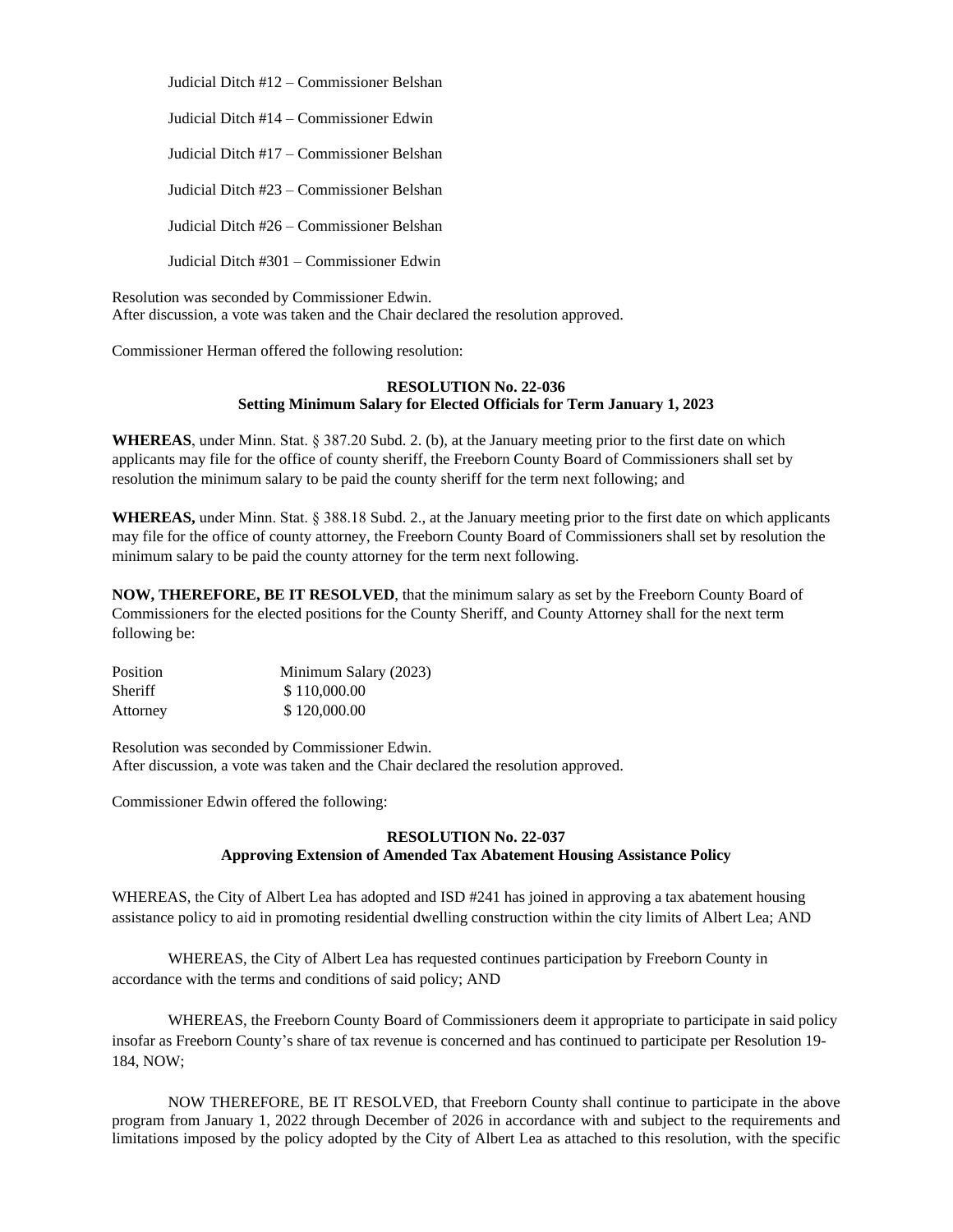additional condition that the City of Albert Lea provide timely notification to the Freeborn County Auditor/Treasurer of any construction in a given year that qualifies for tax abatement under the existing city policy.

Resolution was seconded by Commissioner Belshan. After discussion, a vote was taken and the Chair declared the resolution approved.

Commissioner Edwin offered the following:

### **RESOLUTION No. 22-038**

# **Approving Amendment to the Freeborn County Board of Commissioner Rules of Procedure**

**WHEREAS,** the Freeborn County Board of Commissioners is the governing body of Freeborn County and;

**WHEREAS,** the Freeborn County Board of Commissioners formally adopted The Freeborn County Board of Commissioners Rules of Procedure by resolution dated November 4, 1999, revised January 16, 2001, revised June 16,2020 and;

**WHEREAS,** the Freeborn County Board of Commissioners wishes to amend its Rules of Procedure Section III, Rule 19 adding the Recital of the Pledge of Allegiance, to read as follows:

#### **BOARD OF COMMISSIONERS MEETING AGENDA**

Rule 19. Order of Business

Call to order by the Presiding Officer.

- (1) Recital of the Pledge of Allegiance
- (2) Approval of Minutes.
- (3) Reports of the Board Committees.
- (4) Consideration of issues presented by persons of the general public concerning matters pertaining to the agenda, or other matters of County legislation or administrative concern.
	- (a) The Presiding Officer shall limit the comments of each speaker wishing to address the Board of Commissioners to five (5) minutes, unless the Commissioners by motion expand that time limit.
	- (b) A speaker seeking to address the Board of Commissioners shall first give their name and address and be recognized by the Presiding Officer.
	- (c) There shall be no demonstrations during or at the conclusion of any speaker's presentation.
	- (d) A speaker shall address the Board of Commissioners as a whole, and shall not direct comments to individual commissioners, attempt to engage Commissioners in conversation, or solicit a Commissioner to respond to the speaker's comments.
	- (e) A speaker who engages in personal, impertinent, offensive slanderous, quarrelsome, challenging, profane, abusive, or boisterous remarks tending reasonably to alarm, arouse anger, or cause resentment in others when addressing the Board of Commissioners, or upon the request of the Presiding Officer refuses to stop speaking at the end of the allotted time, or when directed by the Presiding Officer to stop, shall be forthwith barred from addressing the Board of Commissioners and at any future meeting of the Board of Commissioners unless upon the speaker making a request to speak, permission to speak is granted by a majority vote of the Board of Commissioners.
	- (f) A speaker shall not use this opportunity afforded to persons of the general public to lobby the same issue, seek to educate on the same topic, or request action by the Board of Commissioners on the same issue at more than two (2) meetings of the Board of Commissioners within any calendar year.
	- (g) These rules are intended to promote an orderly opportunity to address the entire Board of Commissioners, lobby, educate and/or request action, while allowing the Board of Commissioner to control its public meeting.

Nothing in these rules shall deny any person the right to attend any meeting of the Board of Commissioners, or to individually contact any County Commissioner to lobby, educate or request action by the Board of Commissioners.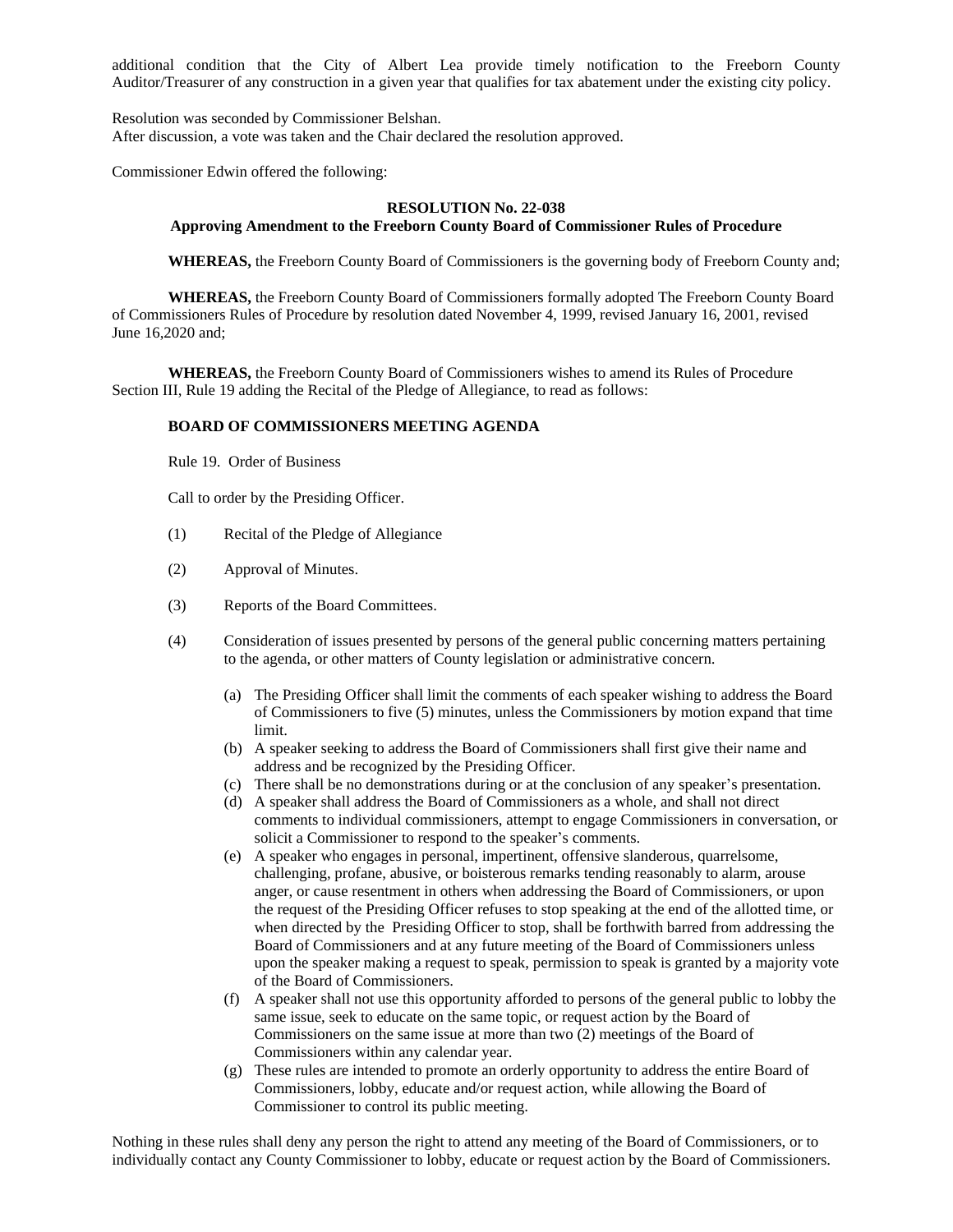- (5) Public Hearings (if required)
- (6) Reports of the Various Departments.
- (7) Old Business.
- (8) New Business.
- (9) County Administrator's Report.
- (10) County Commissioner Items.
- (11) Approval of Claims.
- (12) Adjournment.

**THEREFORE, BE IT RESOLVED,** Pursuant to authority of the Freeborn County Board of Commissioners, the Freeborn County Board of Commissioners hereby approves the revision of the Freeborn County Board of Commissioners Rules of Procedure as stated above.

Resolution was seconded by Commissioner Herman. After discussion, a vote was taken and the Chair declared the resolution approved.

Commissioner Forman offered the following:

### **RESOLUTION No. 22-039 Approving the Appropriation of Fund Balance to be Designated for Expenditures**

**WHEREAS,** Freeborn County Board of Commissioners are the governing body of Freeborn County and;

**WHEREAS,** The Freeborn County Board of Commissioners must approve any assigned or committed funds for a specific need and purpose and;

**WHEREAS,** the Freeborn County Board of Commissioners recognize the need for continued and sustained funding for rapidly evolving needs now and in the future;

**NOW THEREFORE BE IT RESOLVED that** the Freeborn County Board of Commissioners does hereby authorize the following committed funds:

- Trail Maintenance-\$466,844. This reflects the amount previously budgeted but not used.
- Computer Purchases-\$200,000. This reflects the amount previously budgeted but not used.
- 27th Payroll-\$300,000. This reflects the amount previously budgeted but not used.
- 2022 Road Maintenance- \$2,270,877. This reflects money budgeted for 2021 \$2,000,000 not used \$270,877 is the amount MnDOT has allotted to the County out of their ARPA funds.
- Broadband- \$1,000,000. This is money from ARPA being used to expand coverage of Broadband.
- Economic Development/Greater Jobs Inc- \$750,000. This is money from ARPA being used for Economic Development in the County.
- Fair grounds infrastructure- \$700,000. This is money from ARPA used to upgrade the infrastructure of the County fairgrounds.

Resolution was seconded by Commissioner Edwin. After discussion, a vote was taken and the Chair declared the resolution approved.

Commissioner Forman offered the following:

#### **RESOLUTION No. 22-040 Approval of Claims**

**RESOLVED**, that the following claims be allowed and paid on or before January 21, 2022.